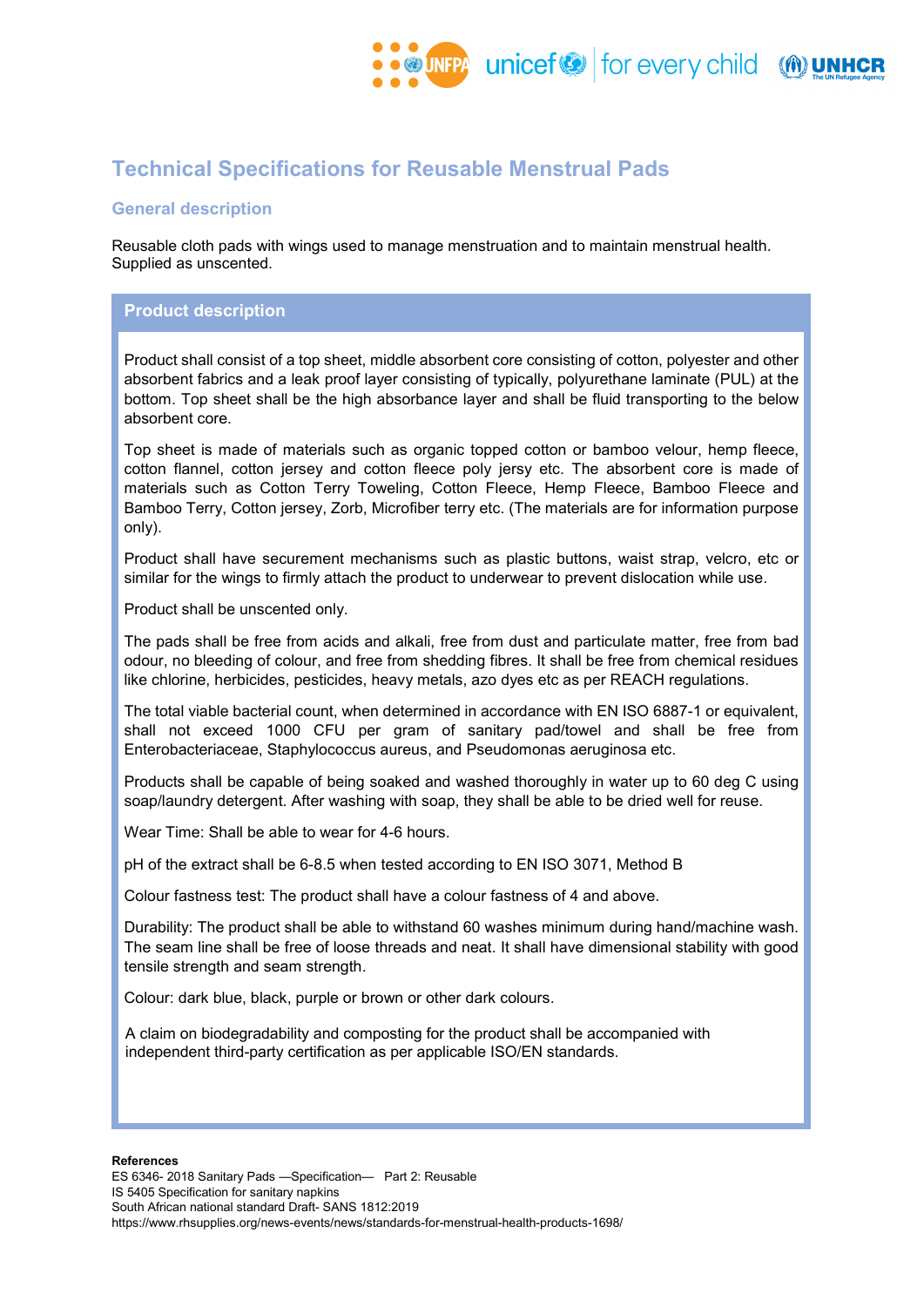# **Sizes**

Regular: Regular with length 180 mm to 220mm and width 60mm–100mm excluding wings

Maxi (large): Maxi with length 220mm to 260mm and width 60mm–100mm excluding wings.

Super maxi (extra-large): Supermaxi with length 260mm to 300mm and width 60mm–100 mm excluding wings.

### **Absorbency**

Regular: Shall be able to handle normal flow.

Absorbency shall be 15 ml minimum for a coloured water or oxalated sheep or goat blood or test fluid when poured on to the centre of the napkin (at the rate of 15 ml per minute) and it shall not show up at the bottom or sides of the sanitary napkin under pressure (Supplier to share the results from a ISO 17025 approved lab during the technical document submissions).

Maxi: Shall be able to handle moderate to heavy flow

Absorbency shall be 20 ml minimum for a coloured water or oxalated sheep or goat blood or test fluid when poured on to the centre of the napkin (at the rate of 15 ml per minute) and it shall not show up at the bottom or sides of the sanitary napkin under pressure (Supplier to share the results from a ISO 17025 approved lab during the technical document submissions).

Supermaxi: Shall be able to handle moderate to heavy flow

Absorbency shall be 30 ml minimum for a coloured water or oxalated sheep or goat blood or test fluid when poured on to the centre of the napkin (at the rate of 15 ml per minute) and it shall not show up at the bottom or sides of the sanitary napkin under pressure (Supplier to share the results from a ISO 17025 approved lab during the technical document submissions).

### **Accessories / Spare Parts / Consumables**

To be supplied with one leak proof travel pouch to store minimum two soiled pads and shall be reusable.

### **Instructions for use**

Must be multilingual: English, French, Arabic and Spanish.

Instructions for use and shall include use, wash and care instructions, preferably by QR code or by pictograms.

Indication as to which side is absorbent; Safety warnings if any; Recommendation on wear time during menstruation. Recommendation and indications as to when to dispose the product and disposal method.

# **Packaging and labelling**

### **Primary Packaging:**

#### **References**

ES 6346- 2018 Sanitary Pads —Specification— Part 2: Reusable IS 5405 Specification for sanitary napkins South African national standard Draft- SANS 1812:2019 https://www.rhsupplies.org/news-events/news/standards-for-menstrual-health-products-1698/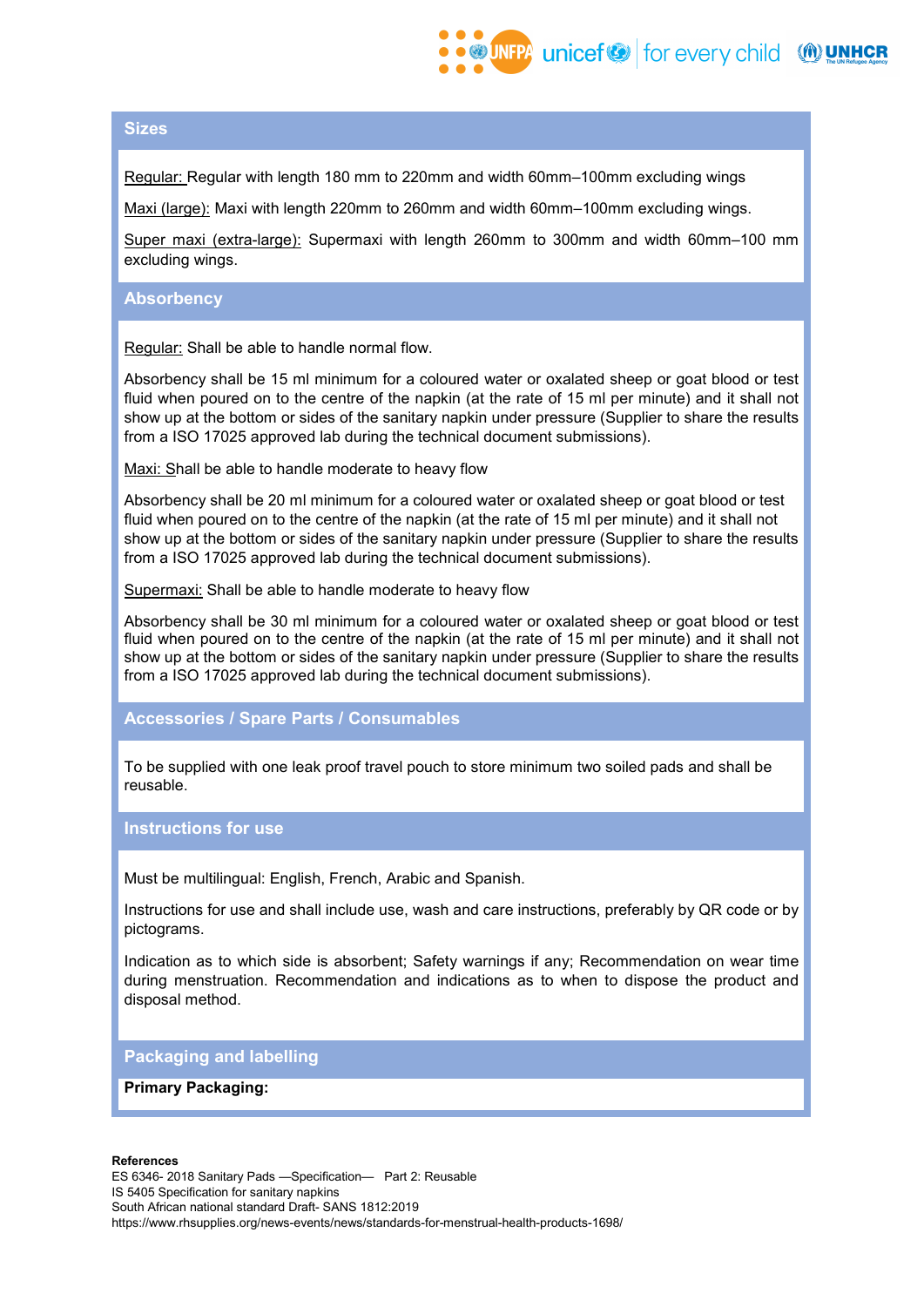The supplier shall be capable of meeting the following packaging options

- **(a)** One pack shall have 3-6 units of Regular in a durable packaging.
- **(b)** One pack shall have 3-6 units of Maxi in a durable packaging.
- **(c)** One pack shall have 3-6 units of Supermaxi in a durable packaging.
- **(d)** One pack shall have 3 units of Maxi and 1 unit of supermaxi in a durable packaging.

The primary package material shall be made of suitable materials, which are sealed to protect the pads from moisture, soiling and contamination during storage and transportation. The instructions of use to be supplied as an insert in the primary packaging.

**Labelling:** Printing on primary packing shall have product name, product size, manufacturers license No, address, dimensions, Lot/batch No, Date, month and year of manufacture, expiry, Number of pad, Recommended wear time, Indication as to which side is absorbent, Safety and warning statements on the primary packaging. Instruction for use and care as a QR code or pictograms (preferable to have).

**Secondary packaging:** Marking as specified in contract. Printing on secondary Packaging shall include Generic name of product, Lot/Batch No, Date, month and year of manufacture, Expiration date, month and year, Manufacturer's name and address, Consignee address, Number of primary packages, Gross weight.

## **Regulation and Conformity Requirements**

Applicable QMS standards ISO 9001 minimum

**Classification**

Class I as per FDA. Classification may be different according different national standards.

EU: Personal hygiene device.

### **Safety**

Comes in close contact with skin and mucosa, hence, shall not harm vaginal flora or lead to RTIs through growth of harmful microbes. Shall be free from heavy metals, chlorine, azo dyes and phthalates as per REACH regulations.

Meet the General Product Safety Directive (2001/95/EC).

### **Product must comply with following standards:**

ISO 10993 – 5&10 Intracutaneous irritation and skin sensitization test (G.pig maximization test).

ISO 6887-1:2017 Microbiology of the food chain — Preparation of test samples, initial suspension and decimal dilutions for microbiological examination or equivalent

ISO 6888-1:1999/AMD 2:2018 Microbiology of food and animal feeding stuffs — Horizontal method for the enumeration of coagulase-positive staphylococci (Staphylococcus aureus and other species) or equivalent

ISO 105-C10:2006 - Textiles — Tests for colour fastness.

#### **References**